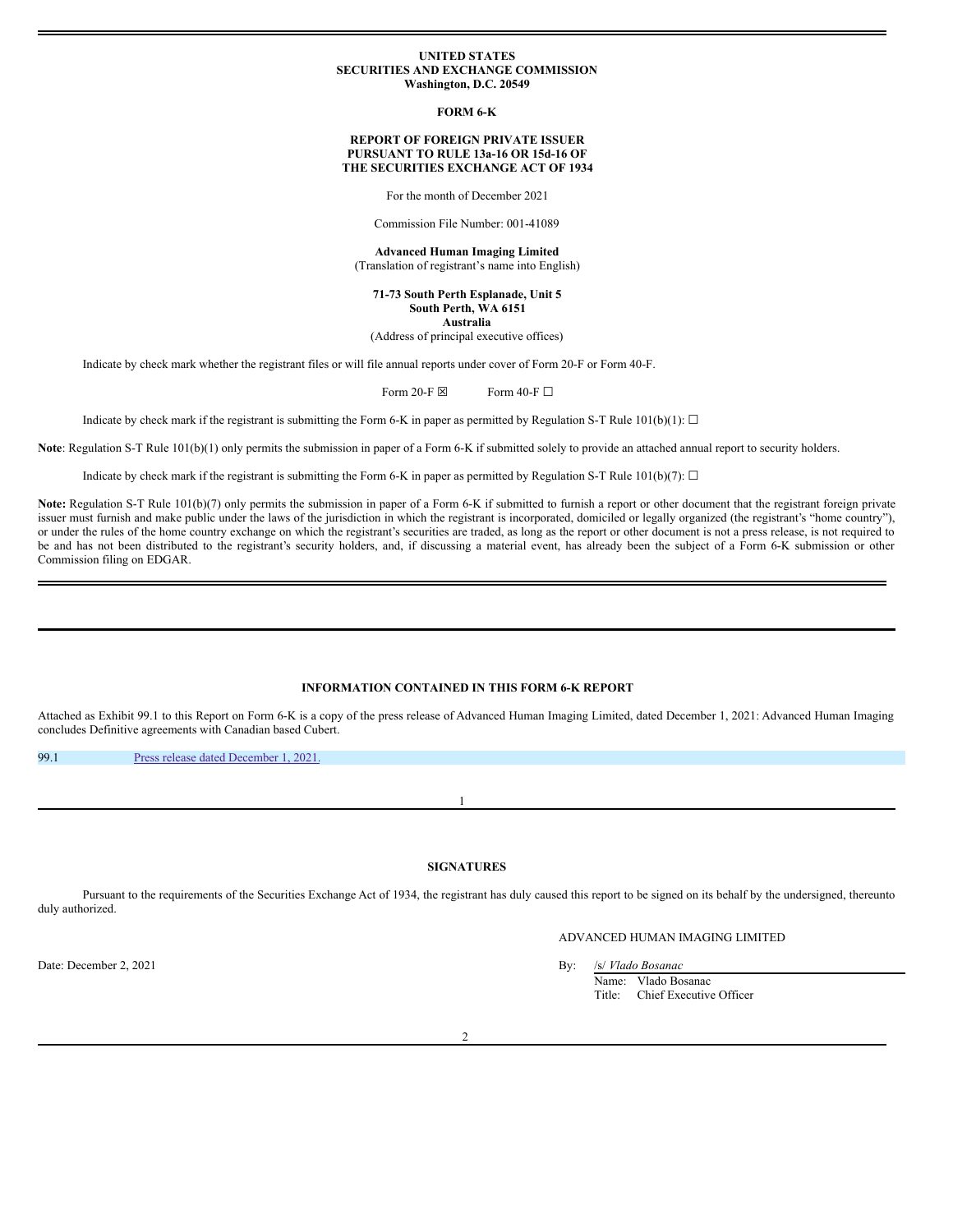

# **Advanced Human Imaging concludes Definitive agreements with Canadian based Cubert**

## **Highlights:**

- **Definitive Agreements concluded with Cubert Inc.**
- **Cubert is a technology / device-based Health, Care and Wellness Organization.**
- **Cubert's products have a global audience of over 1.8 million active users.**
- **Cubert's application "FitTrack MyHealth" has a global audience of over 800,000 active users.**
- **AHI's technology will be integrated into the FitTrack platform for release in February 2022.**
- FitTrack is supported and used by celebrity collaborators and ambassadors such as Khloe Kardashian, Catherine McBroom, Catherine Giudici (Lowe).

Advanced Human Imaging Limited (ASX: AHI) (NASDAQ: AHI) ("AHI" or the "Company") is pleased to inform its shareholders that the company has executed all definitive agreements with Toronto based Digital Health provider Cubert Inc ("Cubert") that has developed FitTrack My Health ("FitTrack"), a preventative health screening app.

The combined application will be made available in February 2022 across iOS and Android platforms. The new integrated functionality will be called FitScan and will enable its users to privately check, track, accurately assess overall wellness, and predict potential health risks -- all from their smartphone. FitTrack users will be able to combine their FitScan results with FitTrack's easy to use Health Scores, enhancing FitTrack's continued evolution to a complete holistic health solution for consumers across both software and hardware.

FitScan's technology will encompass two core elements, integral to understanding an individual's health.

FaceScan is a non-intrusive and easy-to-use scan for measuring key health metrics, including heart rate, blood pressure, respiratory rate, and risks associated with cardiovascular disease, heart attacks and strokes.

FitScan's BodyScan Assessment will combine innovative technology and state of the art image processing techniques that returns over ten unique insights such as body circumference, body composition, and risk indicators for obesity and type-2 diabetes.

By delivering a comprehensive and complete overview of personal health and wellbeing, FitScan provides an innovative approach to remote health monitoring and preventative care. Results from scans can be securely exported to a physician or doctor instantly through a personal device, empowering FitTrack's customers to take control of their personal health journey starting at home.

## **Vlado Bosanac CEO and Co-Founder of Advanced Human Imaging said:**

"Marius and his team at FitTrack will target a February 2022 launch of the combined application, whilst in most cases this would be an aggressive target when looking at the available time, Cubert has an 80 strong development team that will focus on this specific deliverable.

FitScan will be a valuable addition to the product suite FitTrack have developed. With over a million committed users of their devices, we will be a highly complementary addition to the data already being captured. Adding physical dimensions along with body composition to the FitTrack application will drive deeper engagement with existing users, whilst opening up the use case to a broader audience that have not yet purchased a FitTrack device".

> Advanced Human Imaging Limited ACN 602 111 115 Postal Address: PO Box 190, South Perth WA 6951 Email: investors@advancedhumanimaging.com

**ASX Announcement 1 December 2021**



## **Marius Ronnov, CEO and Co- Founder of FitTrack said:**

"My vision to inspire our customers to focus on progress over perfection in their pursuit of wellness. We want to give our users the tools to take control of their personal health journeys, with AHI as our software partner, we are enabling FitTrack users to use their personal devices to perform simple but cutting-edge health assessments in the safety and comfort of their home. FitScan's are self-reported with instant results, at a fraction of the cost of a doctor visit or dexa scan.

The innovative software will launch in Feb 2022, cementing FitTrack's position at the leading-edge of the consumer health-tech industry and one step closer to providing a complete holistic health solution for consumers".

The FitTrack suite of products include the Dara Scale, Atria 2.0 Watch, and Beebo Family Scale. The smartscale products track seventeen unique metrics, deliver personalized and accurate health data, and support goal setting in order to supplement and tailor existing fitness and nutrition programs.

Since the debut of its signature product, the Dara scale in 2018, FitTrack has cultivated a global audience of more than 1.5 million, and collaborates with ambassadors such as Khloe Kardashian, Catherine McBroom, Catherine Giudici (Lowe). FitScan will launch in early 2022, making FitTrack the most robust personal health management system on the market.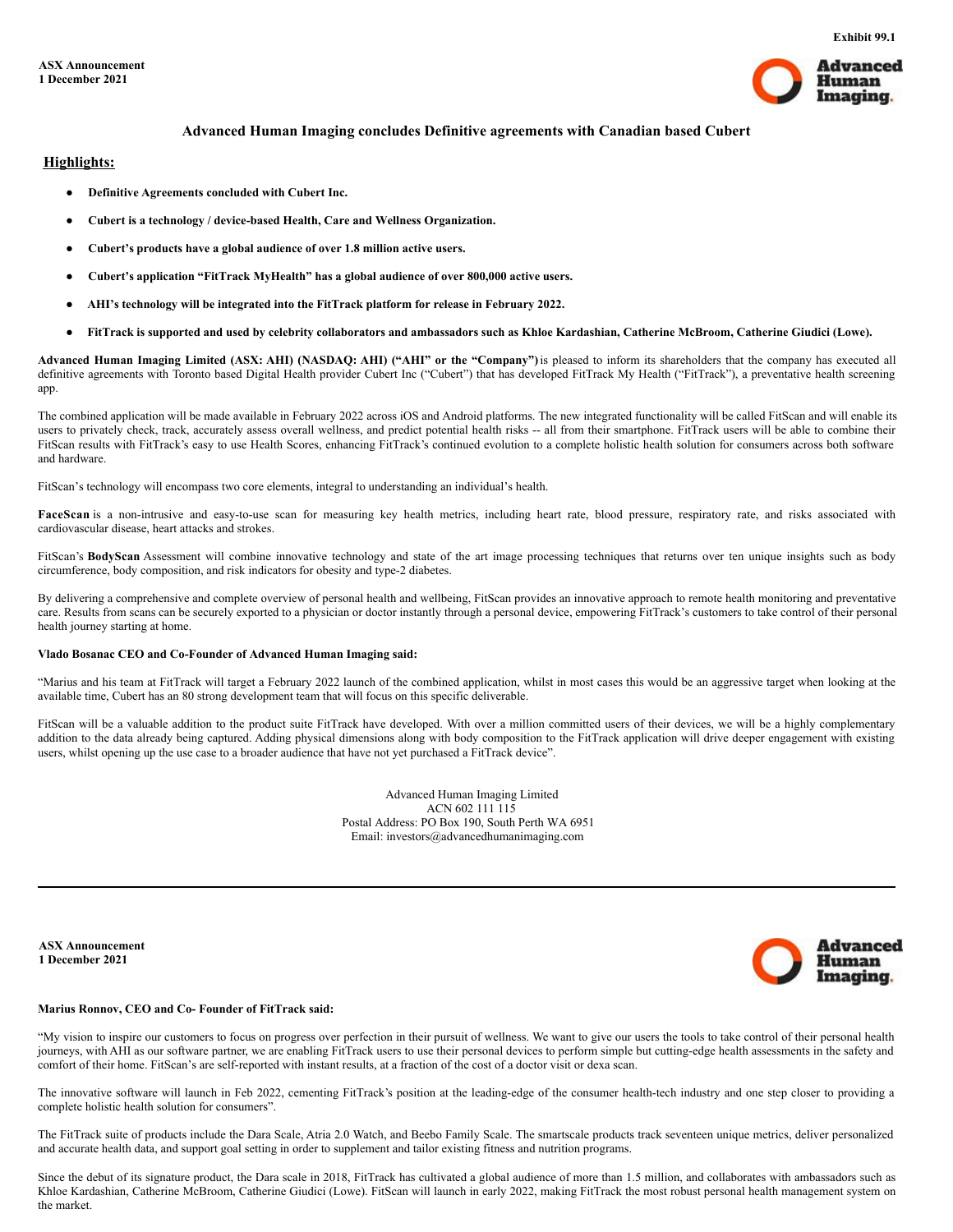<span id="page-2-0"></span>FitTrack have a genuine interest in helping people live healthier, longer lives and self-awareness is the first most critical step in this journey. Using FitScan in conjunction with the FitTrack training and wellness plans will deliver this outcome for their users, at the same time as providing real-time actionable data for the FitTrack team to engage, monitor and assist their users in reaching their health goals".

The new software will seamlessly integrate into FitTrack's existing ecosystem, which includes an app and multiple hardware devices, to deliver a complete and holistic perspective of health, wellness and progress.

> Advanced Human Imaging Limited ACN 602 111 115 Postal Address: PO Box 190, South Perth WA 6951 Email: investors@advancedhumanimaging.com

> > 2

## **ASX Announcement 1 December 2021**

#### **Summary of Material Terms:**

| Item                            | <b>Summary/Details</b>                                                                                                                                                                                                                                            |
|---------------------------------|-------------------------------------------------------------------------------------------------------------------------------------------------------------------------------------------------------------------------------------------------------------------|
| Parties                         | Advanced Human Imaging Limited (AHI) CUBERT Inc (Cubert)                                                                                                                                                                                                          |
| <b>Conditions Precedent</b>     | AHI have a right to terminate the agreement if FitTrack fail to reach a minimum user number of 200,000 in the first 12<br>months from commercial launch.                                                                                                          |
| Formal Agreements now concluded | The main commercial agreement, between the parties to which AHI agrees to grant Cubert the right to use AHI's licensed<br>Software Development Kits (SDKs) and related intellectual property to integrate them into the Cubert<br>platforms/technology, includes; |
|                                 | • Commercial Agreement;                                                                                                                                                                                                                                           |
|                                 | • The Software Development Kit End User License Agreement;                                                                                                                                                                                                        |
|                                 | • Support Agreement; and                                                                                                                                                                                                                                          |
|                                 | • Data Processing Agreement.                                                                                                                                                                                                                                      |
|                                 |                                                                                                                                                                                                                                                                   |
|                                 | Under the terms of the binding term sheet, all the aforementioned agreements were to be concluded no later than the 4th<br>of December 2021. By the signing of the main commercial agreement, these have all now been concluded.                                  |
| <b>User Target</b>              | Under the terms of the commercial agreement, Cubert will use its best endeavours to target 500,000 active users on the<br>FitTrack's platform within the first 12 months. There are no penalties for not achieving this target.                                   |
| Financial Impact                | Under the definitive agreement now executed, AHI expects to be generating revenue upon launch of the application with<br>FitTrack. Following the launch of                                                                                                        |
|                                 | FitScan, targeted for February 2022, AHI expects to start generating licence, subscription and other fees from the<br>commercial terms (which cannot be forecast at this time).                                                                                   |
| Governing Law                   | New York                                                                                                                                                                                                                                                          |
|                                 | Advanced Human Imaging Limited<br>ACN 602 111 115<br>Postal Address: PO Box 190, South Perth WA 6951<br>Email: investors@advancedhumanimaging.com                                                                                                                 |

3

**ASX Announcement 1 December 2021**



**Advanced Human** Imaging

#### **About FitTrack**

Our mission is to help 125 million people worldwide to live healthier lives by making health management simple, accessible, and sustainable. We believe in giving FitTrack users the resources to make the connections between their daily choices and have an overall picture of their health. For the first time, anyone can gain meaningful insight to their bodies in seconds using our tools and solutions.

Within our modern health management ecosystem, we support over 1 million FitTracker's globally, and we're committed to constantly evolving and innovating our products based on creating the best customer experience possible. FitTrack is dedicated to improving each health and wellness journey globally.